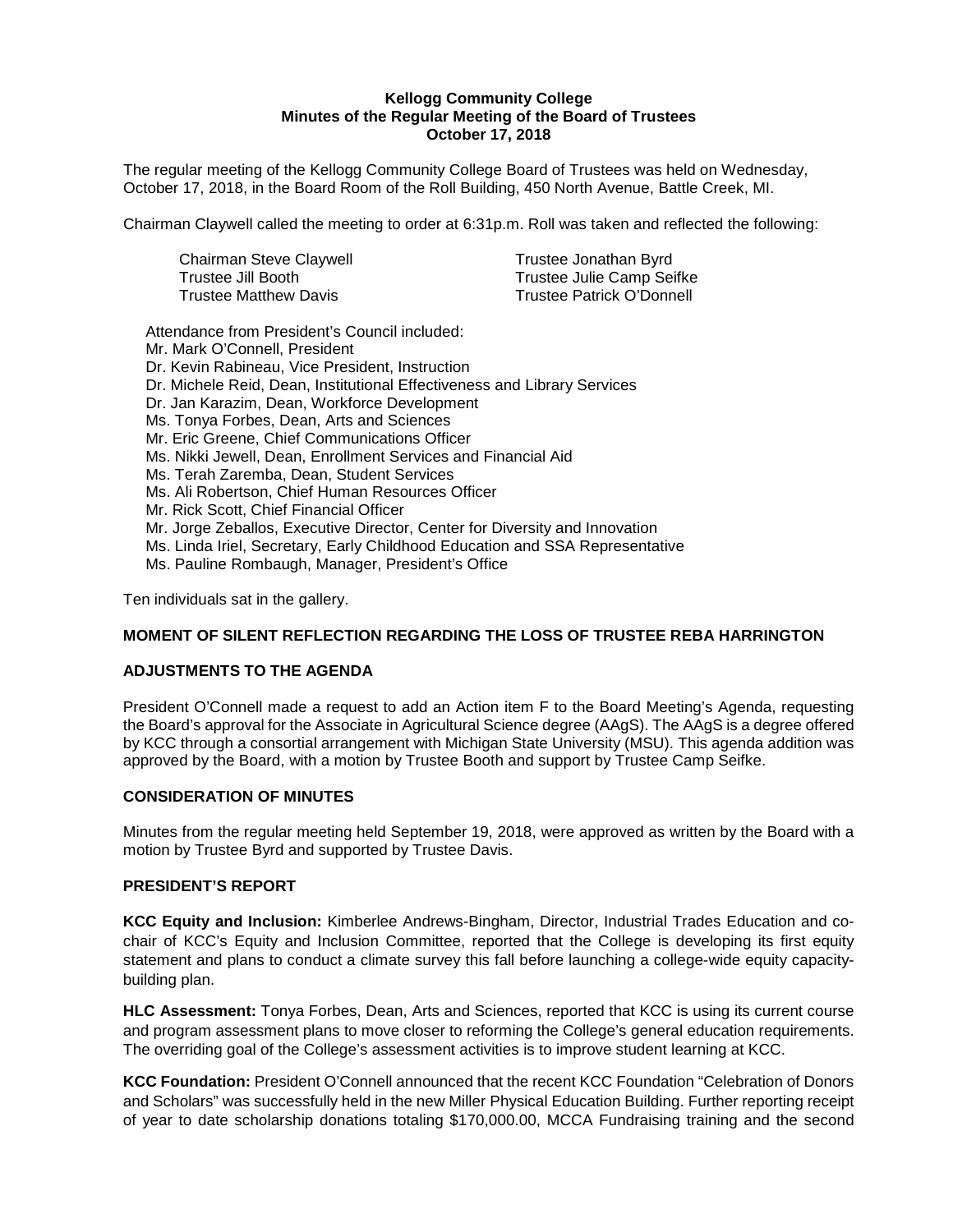submission on the DNR North-End Gateway project is now complete. The full October KCC Foundation reporting will be available on the Board portal.

**21st Century Update:** President O'Connell reported on the renovations at the Regional Manufacturing Technology Center are currently ahead of schedule along with the final items in the new Miller Physical Education Building are expected to be complete in mid-November. Visuals of the new KCC batting cages were also shared.

**Scholarships and Grants:** The College received \$21,056.50 in scholarships and grants over the past month.

## **BOARD REPORTS AND REQUESTS**

**Board Procedure: Nomination/Election to Refill the Secretary of the Board:** Trustee Davis nominated Trustee Byrd to the position of Secretary of the Board. The Board unanimously approved this nomination followed by an acceptance by Trustee Byrd.

Chairman Claywell congratulated and commended the professionalism of the Board members in overall collaboration every day and also during the time of the loss of fellow Trustee Harrington. The Board Election Law in the State of Michigan does not require the public posting of a vacant position. However, the Board of Trustee's did publicly post the vacant seat with a deadline of today, October 17 at 12 noon. 25 letters of interests have been received for the vacant board seat. A sub-committee has been established and will be reviewing all candidates. Interviews will be held on Tuesday October 23. A Special Meeting has been set for October 30<sup>th</sup> at 6pm at that time the sub-committee will review and make a recommendation.

Trustee Byrd reported on his and President O'Connell's attendance to last week's Michigan Community College Association (MCCA) Board of Director meeting in Ironwood, MI at Gogebic Community College. Reporting that no new legislation was discussed, however, discussion at length was had on future legislative goals.

Trustee Davis gave tribute to the late Trustee Reba Harrington.

Trustee O'Donnell provided statements on the passing of Trustee Reba Harrington, new KCC advertising on Battle Creek area buses, bus stops and the Public Information and Marketing newsletter.

#### **CITIZEN/STAFF REQUESTS AND COMMENTS**

None.

## **ACTION ITEMS**

**Capital Outlay Five Year Plan Approval:** The final KCC Five Year Capital Outlay Plan was approved by the Board with a motion from Trustee Booth and supported by Trustee Byrd. The final copy will be submitted to the State making KCC eligible to receive funding for capital projects should appropriations become available.

**Employee Benefits:** The College's Healthcare Advisory Team made a recommendation to renew the current employee Health plans for employees, which was approved by the Board, with a motion from Trustee Davis and supported by Trustee Byrd.

**Public Act 152 of 2011, Election:** In alignment with the College's Healthcare Advisory Team recommendation this Public Act was approved by the Board, with a motion by Trustee Davis and supported by Trustee Byrd to continue with the 80/20 cost share model for healthcare set by the State of Michigan.

**Financial Statements:** Financial Statements from September 2018 were approved by the Board, with a motion from Trustee Byrd and supported by Trustee Davis.

**Personnel Items:** The following personnel items were approved by the board, with a motion by Trustee Davis supported by Trustee Byrd: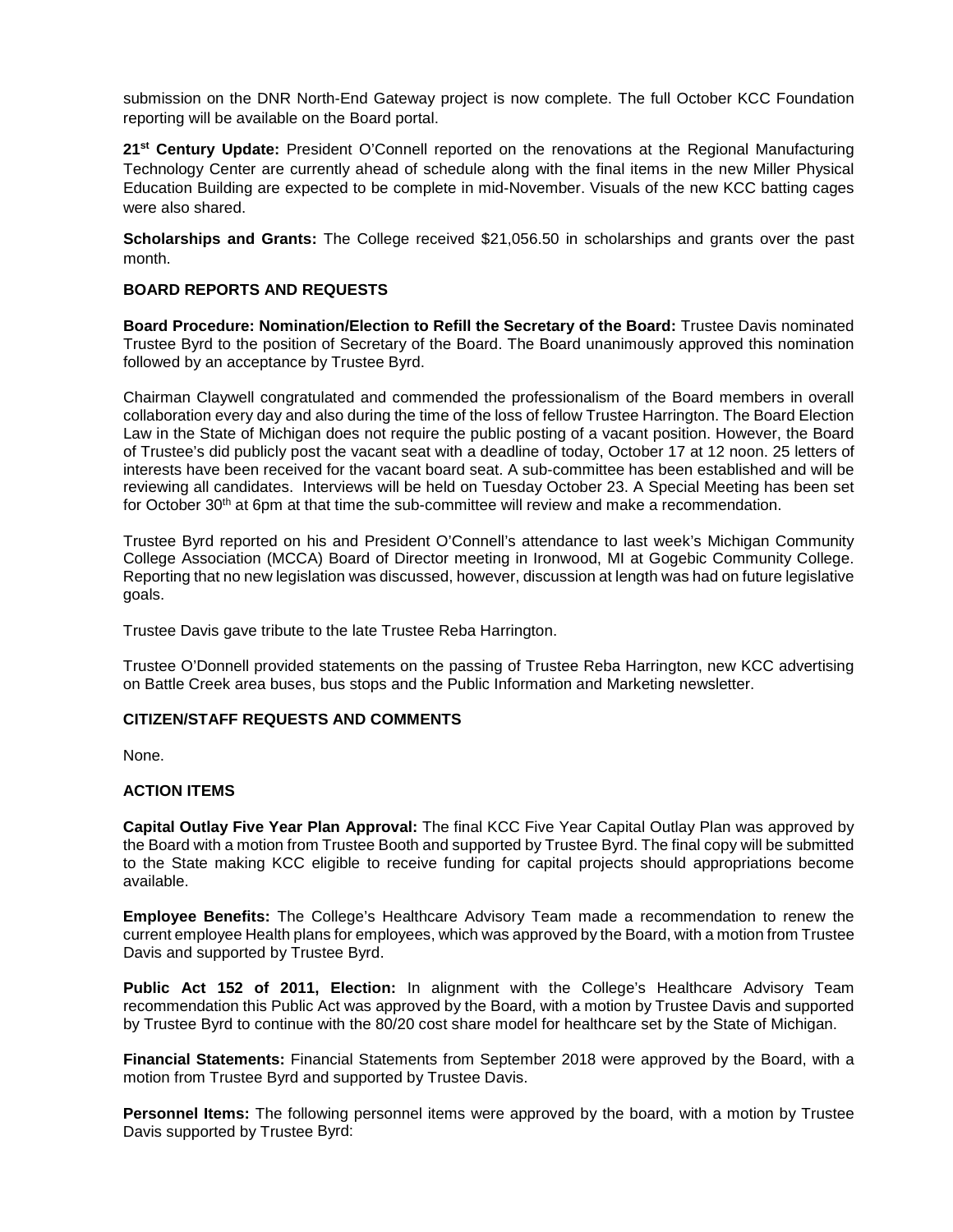#### **Position Transfer:**

| Program Manager, Lifelong Learning<br>(effective October 15, 2018; Administration, Manager 1, 2018-2019<br>annual salary \$61,000.00 pro-rated for the remainder of the 2018-2019<br>fiscal year)    |                                                                                                                                                                                                   |
|------------------------------------------------------------------------------------------------------------------------------------------------------------------------------------------------------|---------------------------------------------------------------------------------------------------------------------------------------------------------------------------------------------------|
| Director, Nursing Education<br>(effective November 26, 2018; Administration, Chair/Director, 2018-2019<br>annual salary \$90,000.00 pro-rated for the remainder of the 2018-2019<br>fiscal year)     |                                                                                                                                                                                                   |
| <b>Admissions Representative</b><br>(effective October 29, 2018; Administration, Professional 1, 2018-2019<br>annual salary \$47,589.00 pro-rated for the remainder of the 2018-2019<br>fiscal year) |                                                                                                                                                                                                   |
| Staff Assistant II to the Dean, Arts and Sciences<br>(effective October 22, 2018; Support Staff, Staff Assistant II, Step 6,<br>2018-2019 hourly rate \$25.61)                                       |                                                                                                                                                                                                   |
|                                                                                                                                                                                                      |                                                                                                                                                                                                   |
| Faculty, Industrial Trades<br>(6 Years) (effective October 5, 2018)                                                                                                                                  |                                                                                                                                                                                                   |
| Secretary, Support Services<br>(3 Years) (effective November 9, 2018)                                                                                                                                |                                                                                                                                                                                                   |
| <b>Student Success Coach</b><br>(4 Months) (effective October 4, 2018)                                                                                                                               |                                                                                                                                                                                                   |
|                                                                                                                                                                                                      | <b>Status</b><br>Posted - Internal/External<br><b>Interview and Selection</b><br>Interview and Selection<br>Posted - External<br><b>Interview and Selection</b><br><b>Interview and Selection</b> |
|                                                                                                                                                                                                      | Career Coach, Workforce Solutions<br><b>Enrollment and Outreach Coach</b><br>Faculty Coordinator, Physical Education<br>Department/Head Coach, Women's Soccer<br>Secretary, Selective Admissions  |

**Associate in Agricultural Science degree (AAgS):** The Board approved with a motion by Trustee Camp Seifke and supported by Trustee Booth, the Associate in Agricultural Science degree (AAgS) to be effective Spring 2019. The AAgS is a degree offered by KCC through a consortial arrangement with Michigan State University (MSU). Students who earn the AAgS will earn a certificate in Agricultural Operations from MSU. The AAgS will also serve as an umbrella degree for additional proposed certificate programs currently under development, such as Food Processing and Technology.

Technician, Records Coordinator, Posted – External

# **CITIZEN/STAFF COMMENTS**

Upward Bound

Mr. Cary Whitfield representing the NAACP stated that upon his office's review of KCC Board of Trustee meeting minutes, the average length of meetings are between 40 and 45 minutes. Mr. Whitfield commends the Board for running efficiently.